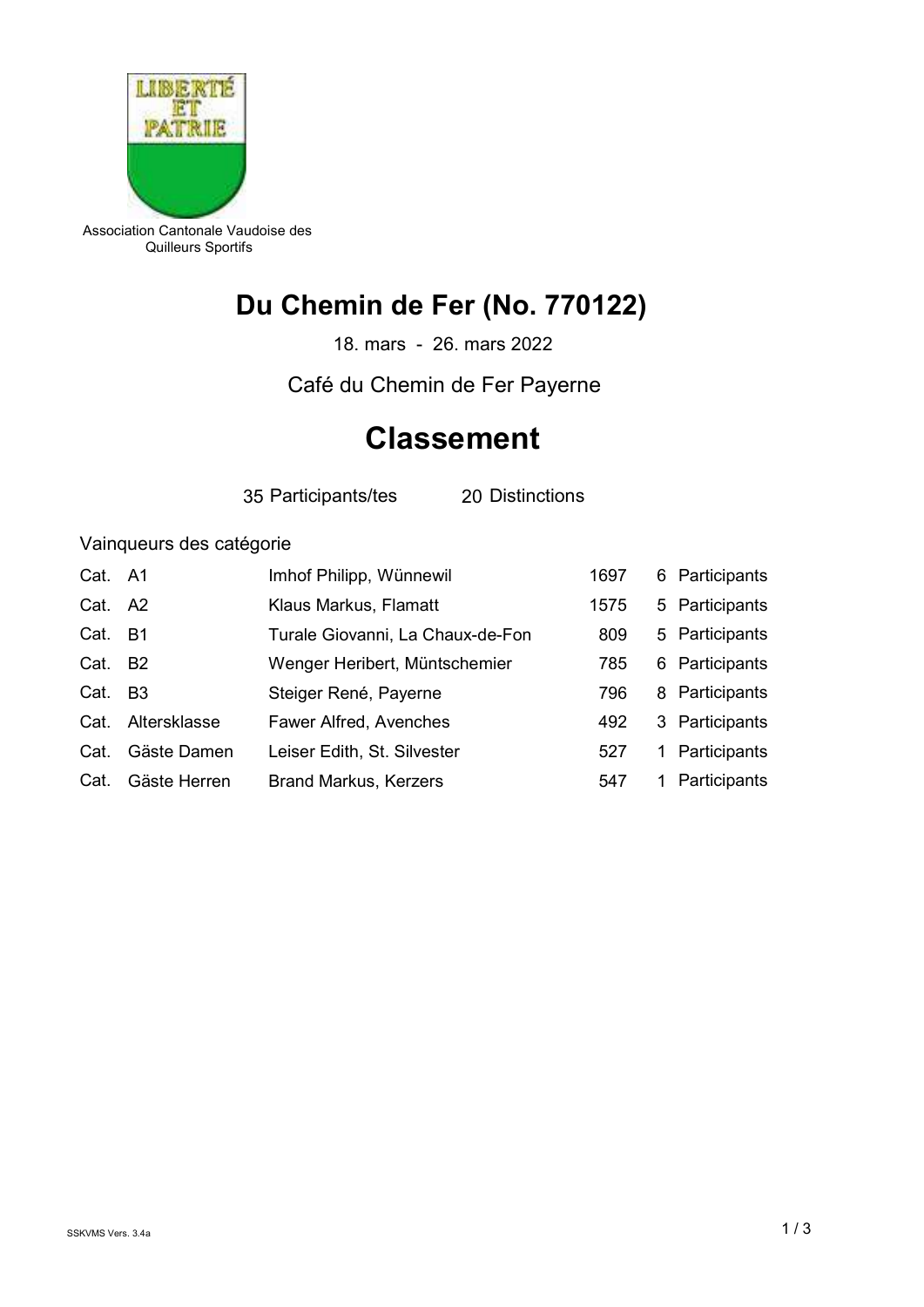|                                                    |  |                         | Licence        | Holz  | Dir. |
|----------------------------------------------------|--|-------------------------|----------------|-------|------|
| <b>Catégorie A1</b>                                |  | 6 Participants/tes      | 3 Distinctions |       |      |
| 1. Imhof Philipp, Wünnewil                         |  | <b>KK Spiga</b>         | 15031          | 1697  | 56   |
| 2. Bleiker Ruedi, Dietikon                         |  | KK Schwyzerhüsli        | 98008          | 1675  | 58   |
| 3. Kolly Hans, St. Silvester                       |  | <b>KK Goldstar</b>      | 25075          | 1668  | 42   |
| sans distinctions                                  |  |                         |                |       |      |
| 4. Mühlemann Daniel, Ulmiz                         |  | <b>KK Spiga</b>         | 15023          | 1654  | 45   |
| 5. Hinni Hansjörg, Bremgarten                      |  | <b>KK Daniel</b>        | 10092          | 1647  | 47   |
| 6. Monney Charly, Rueyres-les-Prés                 |  | <b>KK Tivoli</b>        | 77028          | 1601  | 39   |
| <b>Catégorie A2</b>                                |  | 5 Participants/tes      | 2 Distinctions |       |      |
| 1. Klaus Markus, Flamatt                           |  | <b>KK Goldstar</b>      | 25221          | 1575  | 28   |
| 2. Portmann Marius, Düdingen                       |  | <b>KK Goldstar</b>      | 25175          | 1542  | 53   |
| sans distinctions                                  |  |                         |                |       |      |
| 3. Szucs Andras, Gletterens                        |  | <b>KK Chemin-de-Fer</b> | 77054          | 1502  | 14   |
| 4. Haymoz Jean Louis, Bonnefontaine KK Silberstern |  |                         | 25030          | 1439  | 20   |
| 5 Baumann Eduard, Praroman / Le M KK Goldstar      |  |                         | 25025          | 1334  | 4    |
| <b>Catégorie B1</b>                                |  | 5 Participants/tes      | 3 Distinctions |       |      |
| 1. Turale Giovanni, La Chaux-de-Fon                |  |                         | 25237          | 809   | 11   |
| 2. Javet Edmond, Cormondrèche                      |  |                         | 25238          | 801   | 26   |
| 3. Fischer Nicole, Corcelles                       |  |                         | 77070          | 801   | 16   |
| sans distinctions                                  |  |                         |                |       |      |
| 4. Theus Hans, Felsberg                            |  | <b>KK Alt Brugg</b>     | 32177          | 789   | 17   |
| 5. Perler Marie-Thérese, St. Silvester KK Goldstar |  |                         | 25262          | 773   | 10   |
| <b>Catégorie B2</b>                                |  | 6 Participants/tes      | 3 Distinctions |       |      |
| 1. Wenger Heribert, Müntschemier                   |  |                         | 25270          | 785   | 7    |
| 2. Wenger Patricia, Müntschemier                   |  |                         | 25223          | 780   | 9    |
| 3. Emery Françis, Payerne                          |  | <b>KK Chemin-de-Fer</b> | 77012          | 754   | 10   |
| sans distinctions                                  |  |                         |                |       |      |
| 4. Lussi Adolf, Courtételle                        |  | <b>KK Les Amis</b>      | 36040          | 742   | 9    |
| 5. Marcon Claudine, Payerne                        |  | <b>KK Tivoli</b>        | 77022          | 731   | 3    |
| 6. Sottas André, Marly                             |  | <b>KK Silberstern</b>   | 25267          | aufg. |      |
| <b>Catégorie B3</b>                                |  | 8 Participants/tes      | 5 Distinctions |       |      |
| 1. Steiger René, Payerne                           |  | <b>KK Tivoli</b>        | 77055          | 796   | 14   |
| 2. Lörtscher Andreas, Ittigen                      |  |                         | 25006          | 761   | 16   |
| 3. Ruchti Max, Vevey                               |  | <b>KK Tivoli</b>        | 77071          | 696   | 12   |
| 4. Charriere Gilbert, Ursy                         |  | <b>KK Tivoli</b>        | 77002          | 690   | 16   |
| 5. Schwab Heidi, Kerzers                           |  | <b>KK Goldstar</b>      | 25264          | 690   | 4    |
| sans distinctions                                  |  |                         |                |       |      |
| 6. Badoux Philippe, Payerne                        |  | <b>KK Tivoli</b>        | 77072          | 659   | 4    |
| 7. Ducrot Hélène, Cousset                          |  | <b>KK Chemin-de-Fer</b> | 77011          | 653   | 4    |
| 8. Kolly Kurt, St. Silvester                       |  | <b>KK Silberstern</b>   | 25076          | 640   | 5    |